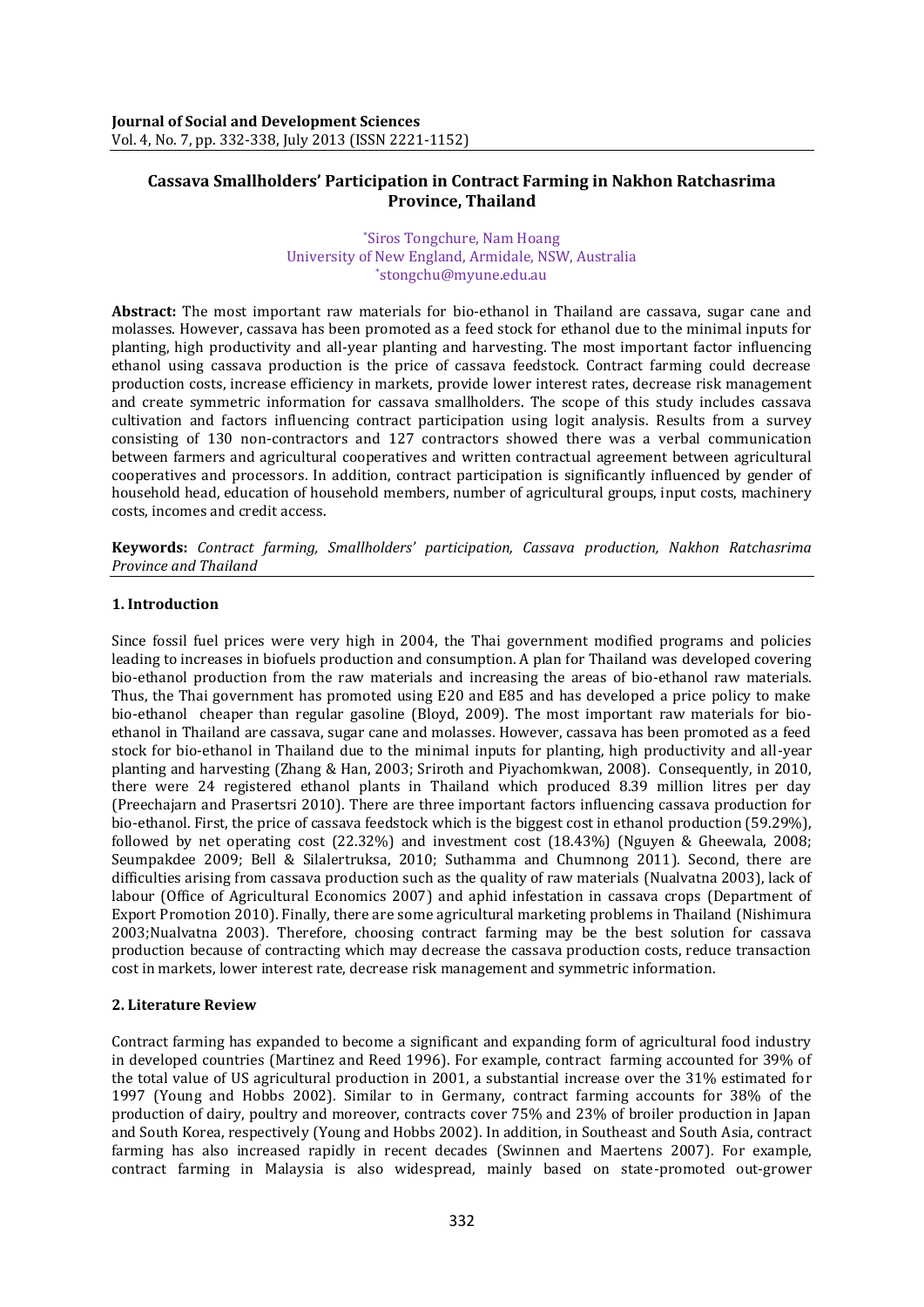arrangements [\(Morrison &](#page-6-12) Murray, 2006). In East Asia, contract farming is also widespread. For example, in China, the government has supported contract farming since 1990 with dramatic results: by 2001, over 18 billion hectares were planted under contract-farming arrangements, an increase of around 40% from 2000 [\(Guo and Jolly 2009\)](#page-5-3).

For farmers, contract farming has increased cash crop production, rural employment, social facilities and rural infrastructure [\(Glover 1990;](#page-5-4) [Baumann 2000;](#page-5-5) [Singh 2011\)](#page-6-13) and has also led to better employment opportunities for women workers [\(Singh 2011\)](#page-6-13). Furthermore, the main opportunity from contract farming is the promise of higher incomes. But, while important, this is not the sole criterion; for example, both [Masakure and Henson \(2005\)](#page-6-14) and [Guo and Jolly \(2009\)](#page-5-3) pointed out that stability and technical knowledge were the most important reasons why farmers join contract-farming initiatives. Contract farming can also provide many additional benefits and opportunities: it can increase on-farm diversification; technical assistance and knowledge transfer can spill over onto adjacent fields and into nearby villages; by-products from contract farming can be used for other farming activities; it can simplify marketing decisions, thus improving efficiency; it can stimulate the broader commercialization of smallholder farming; and, finally, contracts can be used as a form of collateral for credit. Additionally, contract farming also offers numerous opportunities for farmers including: 1) allowance access to a reliable market, 2) provide guaranteed and stable pricing structures, and 3) provide access to credit, inputs, production and marketing services [\(Prowse and Thirion,](#page-6-15) 2012).

For firms, the opportunities provided by contract farming are clear and convincing [\(Prowse and Thirion](#page-6-15)  [2012\)](#page-6-15), including: 1) increasing reliability in supply quantity and quality, 2) the off-loading of production risk on to farmers, 3) greater control over the production process and crop attributes to meet standards and credence factors, 4) reducing co-ordination costs, as a more regular and stable supply permits greater co-ordination with wider activities, and 5) economies of scale in procurement, via the provision and packaging of inputs. Although [Swinnen and Maertens \(2007\)](#page-6-11) posit that the higher transaction costs and investment constraints would tend to limit smallholder participation in contract farming, a clear rationale for contracting smallholders can be found in the literature on the relative merits of small versus large farm production in sub-Saharan Africa [\(Ellis and Biggs,](#page-5-6) 2002). Small farms are frequently the most efficient agricultural producers and have advantages over large farms in terms of labour-related transaction costs, in particular, supervision and motivation [\(Prowse and Thirion,](#page-6-15) 2012). In terms of poverty reduction, contracting with smallholders can reap large dividends: small farms are generally owned and operated by the poor, often using locally-hired labour and often spend income within nearby locales, creating multipliers (Hazell & [Poulton,](#page-5-7) 2006).

# **3. Methodology**

 $\overline{\phantom{a}}$ 

In this study, there are three steps to survey sample households. The first step is selection of sample region. The north-eastern region was the largest area for cassava planting followed by the eastern region and the central plain region. The next step is selection of province and districts. Nakhon Ratchasima province has been the largest areas of cassava planting in Thailand since 2006, accounting for 1.4161 million rai<sup>1</sup> in 2010 [\(Office of Agricultural Economics 2008;](#page-6-16) [Office of Agricultural Economics 2011\)](#page-6-17). Then, Dan Khuntod, Khon Buri and Soeng Sang will be selected as sample districts for the survey as they were the largest areas of cassava production and they had the largest number of cassava farmers [\(Department](#page-5-8)  [of Agriculture Extension 2011\)](#page-5-8). The final stage was choice of sample households. 257 households were randomly selected. A total of 127 farmers under contracts and 130 farmers non-under contracts were interviewed. The standard econometric method for explaining discrete dependent variables such as yes or no is a binary choice model. Two basic techniques are used to estimate this model: 1) maximum likelihood methods (non-linear estimates) such as probit and logit model and 2) least square regression analysis (linear estimates) such as the linear probability model. With non-linear estimates, the most common frameworks used in econometric applications are probit and logit models. The probit model is based on the standard normal distribution while the logit model is based on the logistic distribution. However, for independent variables with very small values, the logistic distribution tends to give higher probabilities to their likelihood. Logit model is popular because the logit model is simpler compared to the probit model [\(Train 1995;](#page-6-18) [Crown 1998;](#page-5-9) [Fabra and Schmidheiny 2010\)](#page-5-10) because the probit model requires the use of integral calculus to calculate the cumulative normal probabilities, whereas the logit model has a closed form that permits these probabilities to be calculated without integration. However,

<sup>1</sup> A Thai unit of area, 1 rai equal to 1,600 square metres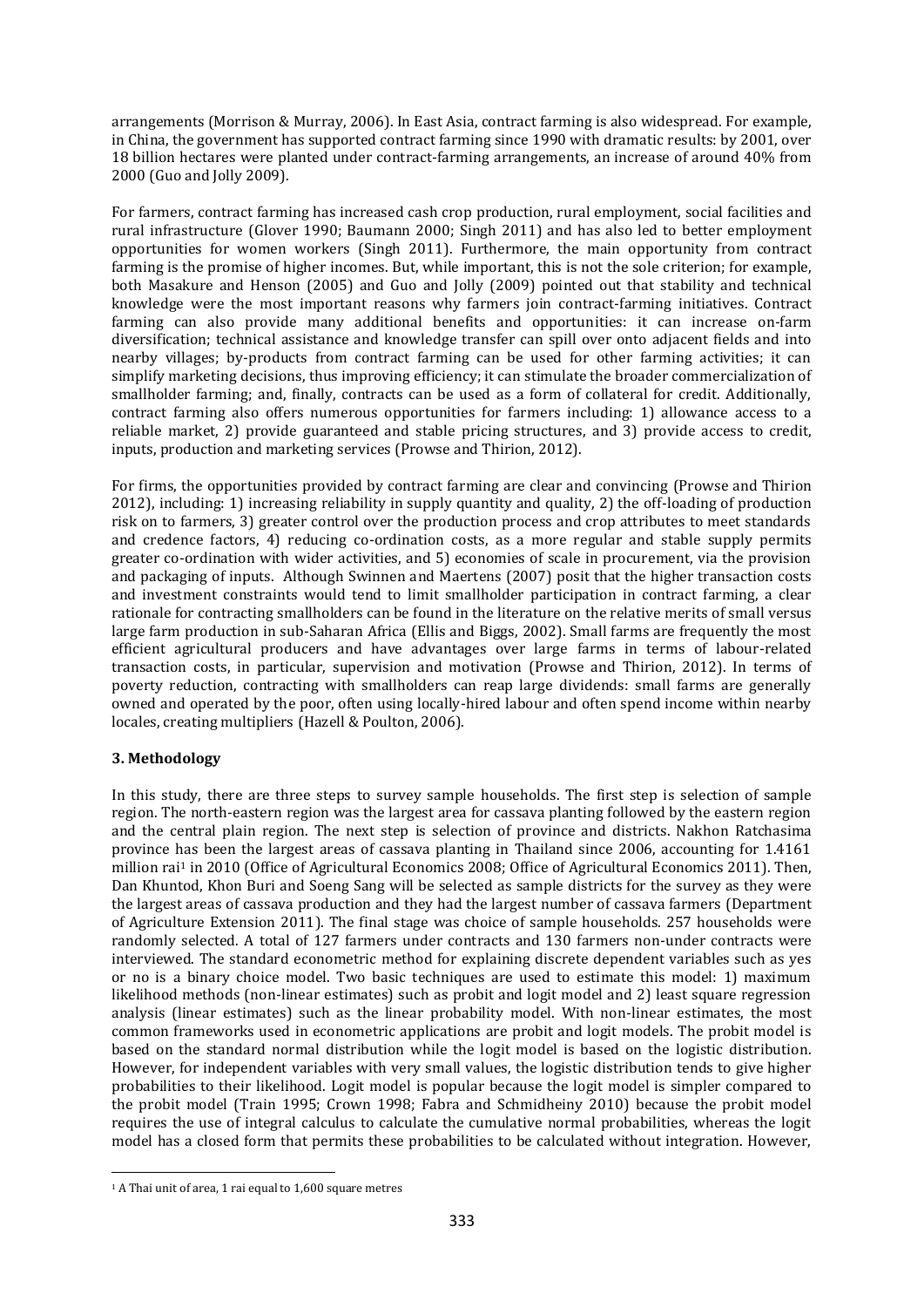both models are nonlinear, computationally burdensome and more complicated in comparison with the linear probability model [\(Crown 1998\)](#page-5-9). In this regard, most applied economists find that in most applications, choices between two models are not likely to make much difference to results.

#### **4. Results and Discussion**

Results from the calculation of key variables for human capital of 130 non-contractors and 127 contractors are shown as Table 1.

| 1 U.UI LII INC V<br>variables for framal capital of Non-contractors | <b>Non-contractors</b> | <b>Contractors</b> | Pr.         |  |  |  |  |
|---------------------------------------------------------------------|------------------------|--------------------|-------------|--|--|--|--|
| Agronomic factors in cassava production                             |                        |                    |             |  |  |  |  |
| Present variety of cassava (%)                                      |                        |                    |             |  |  |  |  |
| - KU 50                                                             | 63.85                  | 3.94               |             |  |  |  |  |
| - Rayong 5                                                          | 2.31                   |                    |             |  |  |  |  |
| - Khan-Daeng                                                        | 1.54                   |                    |             |  |  |  |  |
| - Rayong 80                                                         |                        | 49.61              |             |  |  |  |  |
| - Houy Bong 60                                                      | 32.31                  | 46.46              |             |  |  |  |  |
| Planting period (months)                                            | 10.98                  | 11.43              | $0.0017**$  |  |  |  |  |
| Length of stakes (cm)                                               | 21.32                  | 15.09              | $0.0000**$  |  |  |  |  |
| Age of stakes (weeks)                                               | 3.12                   | 3.98               | $0.0000**$  |  |  |  |  |
| Chemical fertilizers (kg)                                           | 43.40                  | 49.78              | $0.0950$ ns |  |  |  |  |
| Manures (kg)                                                        | 236.55                 | 113.25             | $0.0000**$  |  |  |  |  |
| Herbicides (litres)                                                 | 1.04                   | 1.07               | $0.9236$ ns |  |  |  |  |
| Pesticides (litres)                                                 | 1.28                   | 0.98               |             |  |  |  |  |
|                                                                     |                        |                    | $0.0282*$   |  |  |  |  |
| Human capital                                                       |                        |                    |             |  |  |  |  |
| Age of household head (years)                                       | 49.04                  | 48.83              | $0.8756$ ns |  |  |  |  |
| Average age of household member (years)                             | 37.86                  | 24.92              | $0.0000**$  |  |  |  |  |
| Household head schooling year                                       | 6.43                   | 7.26               |             |  |  |  |  |
|                                                                     |                        |                    | $0.0401*$   |  |  |  |  |
| Household members schooling year                                    | 7.13                   | 20.50              | $0.0000**$  |  |  |  |  |
| Experience in growing cassava (years)                               | 14.70                  | 14.60              | $0.9242$ ns |  |  |  |  |
| Social capital                                                      |                        |                    |             |  |  |  |  |
| Agricultural organization (groups)                                  | 0.83                   | 2.29               | $0.0000**$  |  |  |  |  |
| Years of participation                                              | 10.00                  | 10.66              | $0.3402$ ns |  |  |  |  |
| Farm attributes                                                     |                        |                    |             |  |  |  |  |
| Size of land (rai)                                                  | 24.75                  | 36.62              | $0.0220*$   |  |  |  |  |
| Years of owner or management                                        | 16.95                  | 16.35              | $0.6728$ ns |  |  |  |  |
| Assets value (baht)                                                 | 330,808.70             | 703,898.80         | $0.0000**$  |  |  |  |  |
|                                                                     |                        |                    |             |  |  |  |  |

|  |  | Table 1: Key Variables for Human Capital of Non-contractors |
|--|--|-------------------------------------------------------------|
|  |  |                                                             |
|  |  |                                                             |

**Source:** Calculated from the survey

**Agronomic Factors in Cassava Production:** Cassava is a tropical root crop which grows in a broad area of rainfall and produced by smallholder farmers [\(Howeler &](#page-6-19) Oates, 2000). It takes eight months under suitable climate conditions and grows best in direct sunlight within soil pH between 4.0 and 8.0 (Kuiper & Ekmekci, 2007). There are four steps of cassava planting [\(Nguyen &](#page-6-3) Gheewala, 2008): land preparation, planting, crop maintenance (weed control, fertilization) and harvesting includes loading. There are five most important varieties of cassava cultivation in Thailand (Senadee & [Aksornneum,](#page-6-20) 2008); Rayong 60, Kasetsart 50, Rayong 5, Huay Bong 60 and Huay Bong 80. There was 63.85% of non-contractors growing "Kasetsart 50", followed by "Houy Bong 60" and "Rayong 5" which accounted for 32.31% and 2.31%. The best planting period of cassava not only depends on the climate conditions at planting time; the best planting period also depends on marketing conditions at expected harvesting time. The cassava root price depends on the starch content, so cassava farmers want to maximize both starch content and yield at harvesting time. Moreover, cassava prices also rely on market conditions. Thus, farmers harvest their products in different months in order to get higher prices.

Over 98% of contractors grew cassava by good technique with 15 cm length and 4 weeks stored to obtain a minimum of 80% germination (George & [Mohankumar,](#page-5-11) 2000; [Howeler 2007\)](#page-6-21). Cassava is extremely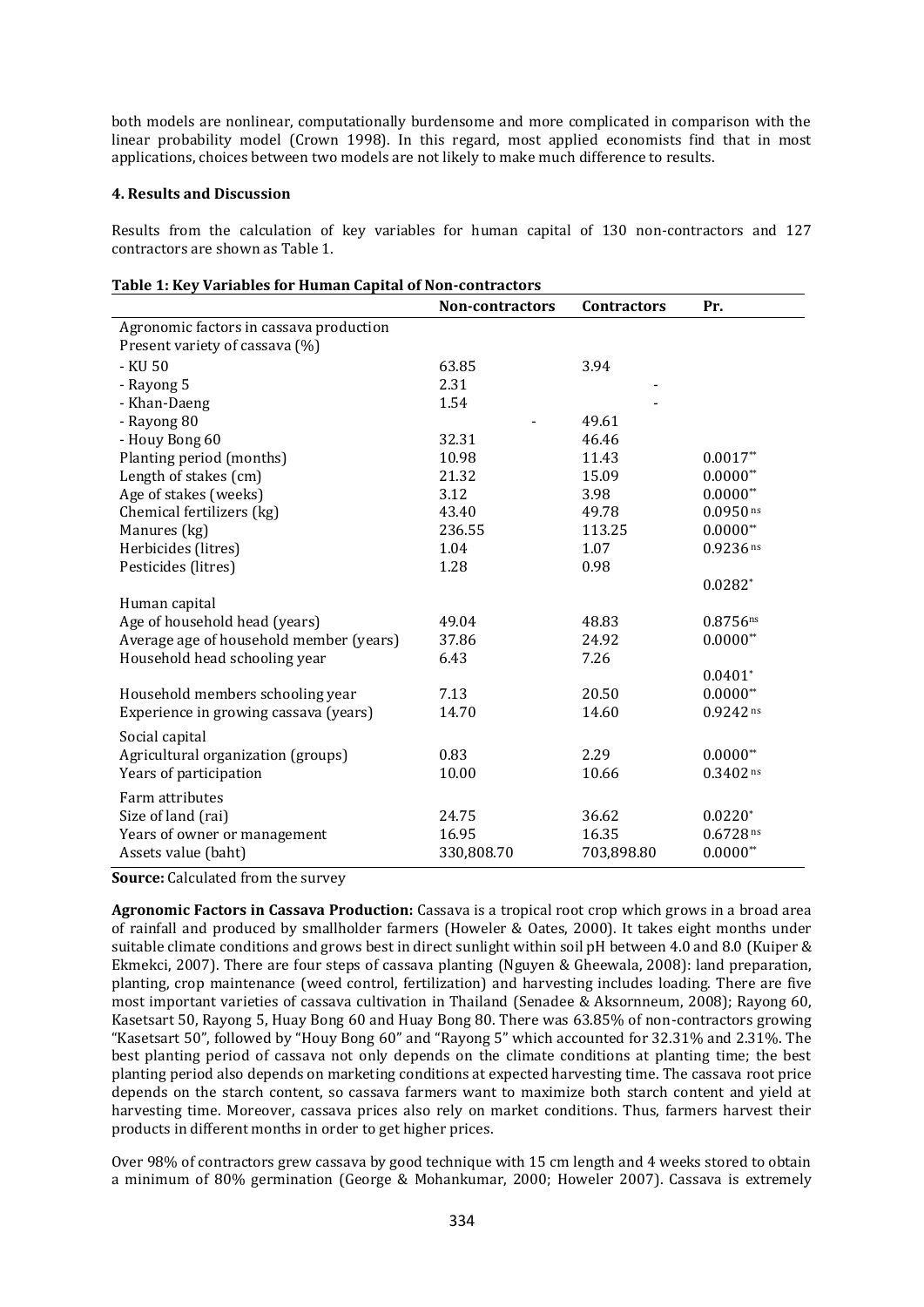tolerant of acid soils. However, the nutrient content in the soil might be depleted; yields would be decreased if farmers grow cassava on the same land for many years unless farmers return the nutrients in the form of chemical fertilizers or manures. The non-contractors apply 15-15-152, 46-0-0 and 16-8-8 chemical fertilizer with about 25 kg/rai. In contrast, contractors apply around 50 kg/rai. However, for manures, as a rough comparison, 50 kg of chemical fertilizer formulated 15-15-15 contains nearly the same amounts of N, P and K as 1,000 kg of wet pig manure [\(Howeler 2000\)](#page-6-22). Contractors apply only chicken manure with 125 kg/rai. However, animal manures might be an important source of S, Ca, Mg and other micronutrients, but contain very low amounts of N, P and K and contribute to improving the physical condition of soil [\(Howeler 2000\)](#page-6-22). Large amounts of manures were perhaps economical only if the manures were available locally; otherwise, application and transportation costs might be higher than the costs of chemical fertilizers.

**Human Capital:** On average, age of household heads of non-contractors was 49.04 years slightly higher than contractors, which were 48.83 years. The responses show that the female household heads who of contractors was much higher than non-contractors, reflecting the fact that Thai women are more likely to go for further study in higher education [\(Office of Women's Affairs and Family Development 2007\)](#page-6-23), especially in under contract farmers' families. However, the mean of average years of education are highly significantly different with a significance level of 99%. According to the [Office of the National](#page-6-24) Economic [and Social Development Board \(2009\)](#page-6-24), households whose heads were uneducated or had only primary education were found to be poorer than households whose heads had secondary education upwards. Thus, non-contractors who earned lower incomes compared to contractors poorer and their average of formal schooling years was lower. Further, in 2012, there were 305 agricultural groups and 38 agricultural cooperatives in Nakhon Ratchasima province [\(Cooperative Promotion Department 2012\)](#page-5-12). Moreover, there is Bank for Agriculture and Agricultural Cooperatives (BAAC), which as a state enterprise under the jurisdiction of the Ministry of Finance extend credit more widely, directly to individual farmers as well as through farmer institutions and the National Village and Urban Community Fund, which is a learning centre fund and promotes the welfare of villages and communities. Household heads of contractors had belonged to agricultural organisations of 2.29 groups and 10.67 years of participation. The means of group numbers are highly significantly different with a significance level of 99% but years of participation are not significantly different.

**Cassava Incomes and Gross Margin:** The data from the research area showed large significant differences between the contractors and non-contractors in production activities. The cost of one kilogram of cassava products of non-contractors was calculated to be 1.46 baht, while it was 1.11 baht for contractors. When the average selling price of cassava in one kilogram of non-contractors was 2.38 baht, 0.92 baht of profit per kilo was made. The percentage of gross margin to the selling price was 52.99% in cash. In contrast, the percentage of gross margin to the selling price was 69.61% in cash.

| Table 2. Hitchne of Non-Colly actors and Colly actors |                        |                    |  |  |  |
|-------------------------------------------------------|------------------------|--------------------|--|--|--|
| Income                                                | <b>Non-contractors</b> | <b>Contractors</b> |  |  |  |
| Cassava income (baht/rai)                             | 9,860.41               | 12,230.83          |  |  |  |
| Gross margins (baht/rai)                              | 5,171.98               | 8,505.78           |  |  |  |
| Off-farm incomes (baht/year)                          | 79.947.69              | 50,834.65          |  |  |  |
| Tree crop incomes (baht/year)                         | 6,840.92               |                    |  |  |  |
| Livestock incomes (baht/year)                         | 2,822.31               | 156.49             |  |  |  |
|                                                       |                        |                    |  |  |  |

### **Table 2: Income of Non-contractors and Contractors**

**Source:** Calculated from the survey

**.** 

#### **Determinants of contract participation**

 Female household heads have greater likelihood of participation in contract farming under cooperatives than male household heads. Women contractors of cassava in Thailand have a large farm size worked completely by local hired machinery and labourers. The husbands support the women in various ways in order to obtain influence in decisions regarding the cassava process. The women also grow cassava together with their husbands on their family farms and this cassava production is

<sup>2</sup> The using fertilizer numbers with an NPK rating of 15-15-15, this fertilizer has 15% of each of Nitrogen, Phosphorus and Potassium.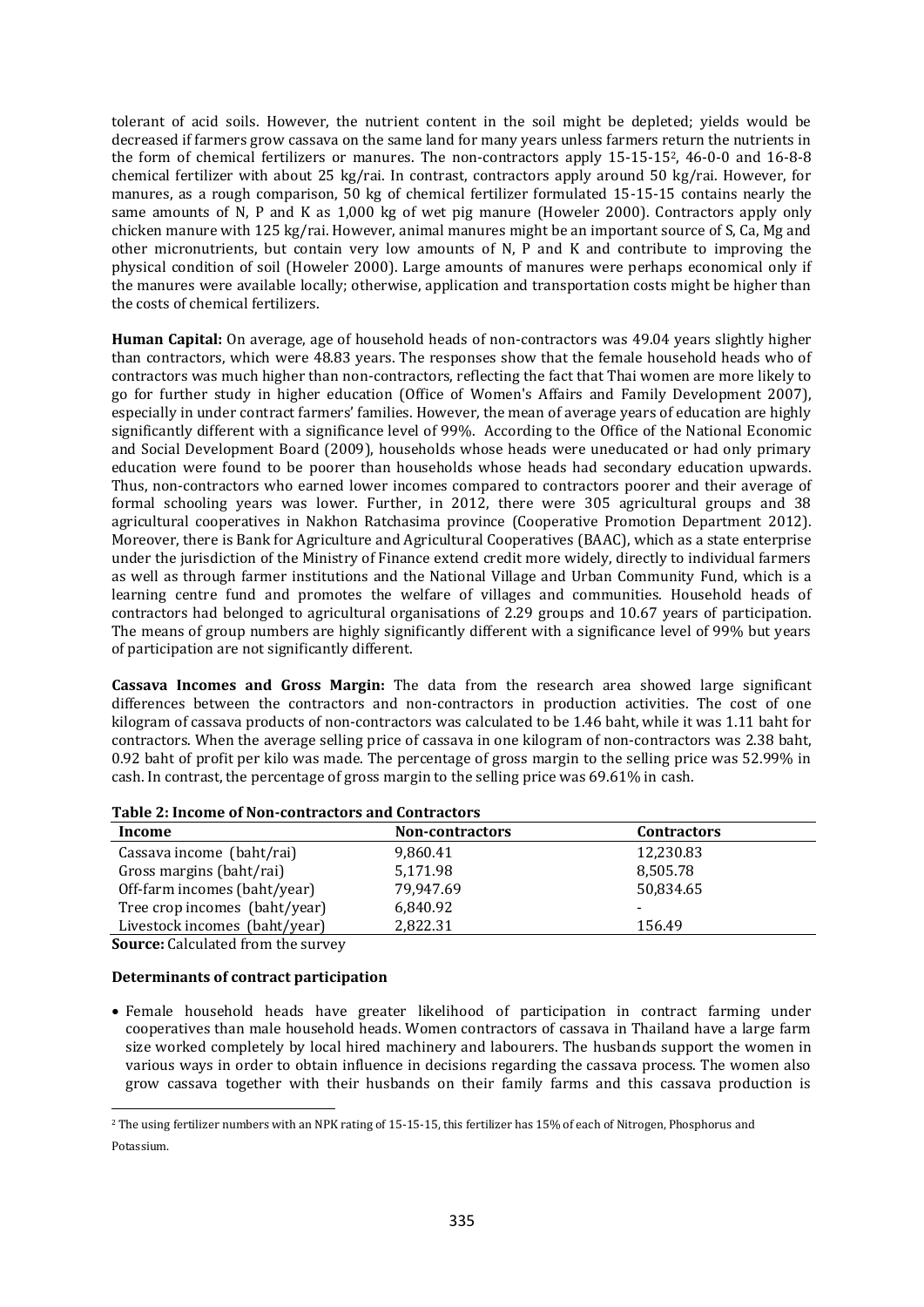completely controlled by both women and their husbands.

• Number of agricultural groups was highly significant and positive which indicates that, if smallholders participate in one or more agricultural groups, the probability in contract farming under cooperatives will increase 21.15%. Studies by Kureh & [Menkir \(2006\)](#page-6-25) indicate that in agricultural organizations are believed to be centre of information which can be accessed by households. Members and individuals are also motivated by other farmers to participate in beneficial groups such as contract farming under cooperatives. In addition, a number of agricultural groups to impart useful information to farmers could result in increased knowledge, productivity and income.

| <b>Explanatory variables</b>               | Logit model   |         |
|--------------------------------------------|---------------|---------|
|                                            | Coef.         | z       |
| <sup>1</sup> Gender of household head      | $-2.5649***$  | $-4.43$ |
| Age of household head (years)              | $0.01187$ ns  | 0.52    |
| Schooling year of household members (baht) | $0.3632**$    | 2.43    |
| Asset value (baht)                         | $0.000001$ ns | 1.40    |
| Cassava planting area (rai)                | $0.0059$ ns   | 0.94    |
| Number of agricultural groups (groups)     | $2.1151***$   | 4.81    |
| Input costs (baht/rai)                     | $-0.0015**$   | $-2.28$ |
| Labour expenses (baht.rai)                 | $-0.0018$ ns  | $-1.16$ |
| Machinery costs (baht)                     | $0.0022***$   | 4.21    |
| Cassava income (baht.rai)                  | $0.0002***$   | 3.12    |
| <sup>2</sup> Credit access                 | $-1.0529*$    | $-1.66$ |
| Constant                                   | $-9.8906***$  | $-4.14$ |

#### **Table 3: Determinants of Contract Participation**

Wald Chi<sup>2</sup> = 66.49; Prob > Chi<sup>2</sup> = 0.0000 and Pseudo R<sup>2</sup> = 0.7214

<sup>1</sup>Gender and <sup>2</sup>Credit is for discrete change of dummy variables from 0 and 1

\*\*\*: significant at the 99% level; \*\*: significant at the 95% level; \*: significant at the 90% level and ns: significant at less than 90%

**Source:** Calculated from the survey

- Machinery costs, including hiring tractors for land preparation, planting, harvesting and transportation, increases the probability of participation.
- The increasing of a thousand baht in cassava income increases the probability in contract farming by 20%. It can be noted that farmers get more than 0.05 baht per kilo of cassava production if they sell their products though agricultural cooperatives which are contracted to the firms. Thus, participating in contract farming under cooperatives can increase income and as such, richer households may be better disposed toward participating in contract farming.
- The farmers who do not get credit from financial institutions have an opportunity to participate in contract farming more than the farmers who have access to credit. This indicates that contractors received credit in form of advance of capital inputs and services. Loans are usually given on the security of the anticipated value of the export crop or the land. Loan recoveries are usually made from as service charges or crop sales. Sometimes the farmers get loans separately from an existing a bank or credit agency, in which case the contract itself can serve as collateral.
- The household members' level of education was found to positively influence farmers' likelihood to participate in contract participation. This means that farmers who complete higher education would find it easier to understand the information given when receiving advice from the extension agents. Moreover, technical assistance and knowledge transfer can spill over onto adjacent fields and into nearby villages.
- Input costs including chemical fertilizer, herbicide, pesticide and manure for cassava production influence to participation. This indicates that lower production costs may make it more attractive for farmers to participate in contract farming under cooperatives.

**Discussion:** The main focus of this study has been on the impact of contract participation on the living standards for smallholders. There was evidence that contract farming can be viewed as an alternative way to improve living standard. Contract farming can be used as an intermediate step in the transition from subsistence to modern production. However, government policy is one of the most important problems on cassava production for ethanol processing, as the price of ethanol can be more competitive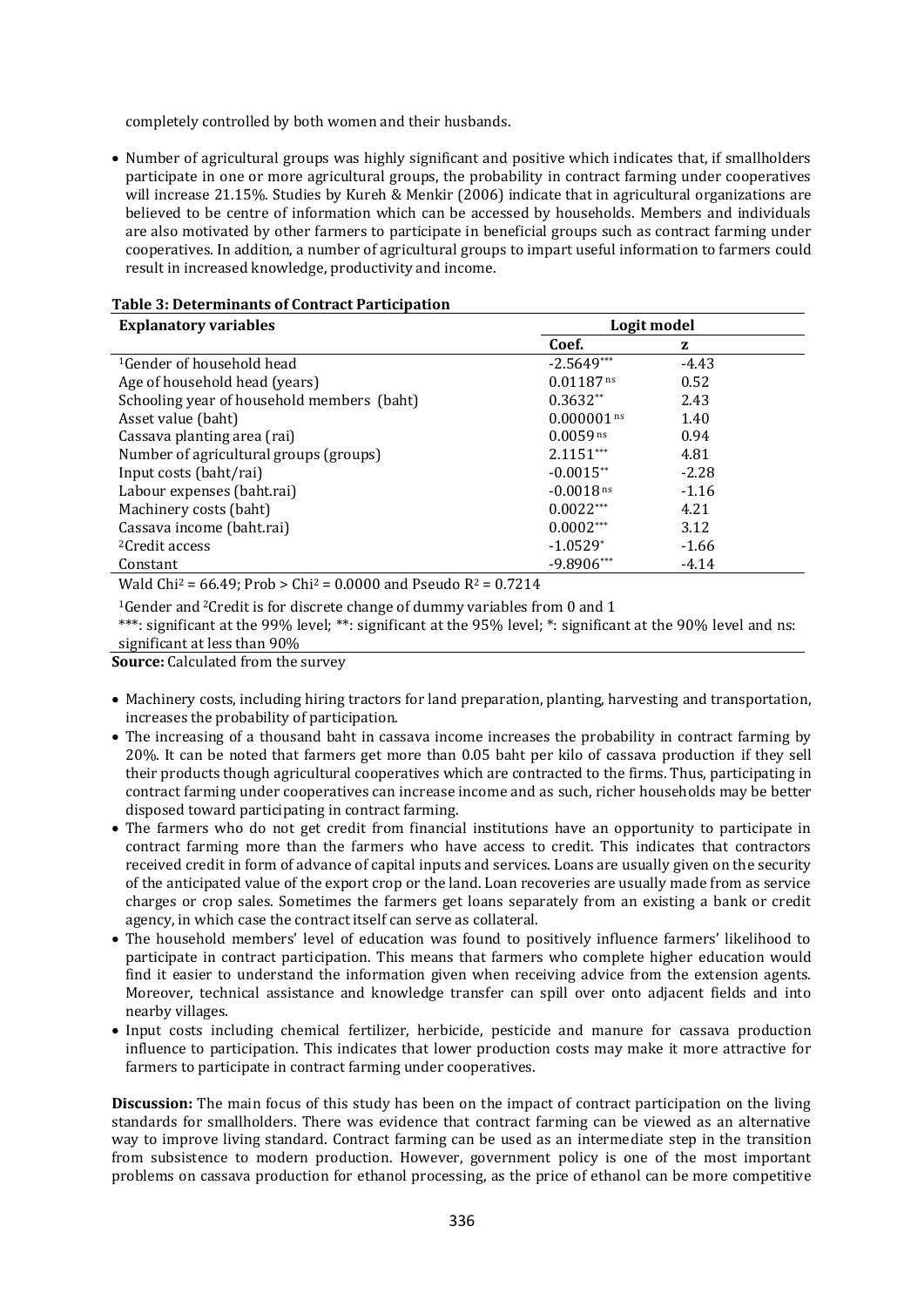than gasoline; if the government supports ethanol, lower income smallholders may face difficulty in participating in contract farming. Therefore, if barriers to participation in contract farming for lower income smallholders are not reduced by making them more attractive to agribusiness firms then contract farming may only benefit wealthy smallholders.

#### **5. Conclusion**

There was a verbal agreement between farmers and agricultural cooperatives and a written contract agreement between agricultural cooperatives and processors. Thus, there was no written agreement between farmers and agricultural cooperatives. On the other hand, agricultural cooperatives would benefit 0.03 baht per kilogram of fresh cassava if farmers sell their products through co-operatives and farmers would get 0.05 baht per kilogram. Moreover, cassava represents a totally new market that will possibly increase significantly in the future as fuel reserves run out. Cassava farmers have a guaranteed market for their crops due to their products being part of a bio-fuel production chain. Seven variables, which significantly influence to cassava contract participation, are gender of household head, number of agricultural groups (groups), machinery costs (baht), cassava income (baht/rai), schooling year of household members (baht), input costs (baht/rai) and credit access.

**Recommendations:** The main focus of this study has been on the impact of contract participation on the living standards for smallholders. There was evidence that contract farming can be viewed as an alternative way to improve living standard, particularly when underemployment on family farms occurs. Contract farming can be used as an intermediate step in the transition from subsistence to modern production. However, government policy is one of the most important problems on cassava production for ethanol processing, as the price of ethanol can be more competitive than gasoline; if the government supports ethanol, lower income smallholders may face difficulty in participating in contract farming due to the ownership of human capital and physical assets. Therefore, if barriers to participation in contract farming for lower income smallholders are not reduced by making them more attractive to agribusiness firms then contract farming may only benefit wealthy smallholders.

#### **References**

- <span id="page-5-5"></span>Baumann, P. (2000). Equity and Efficiency in Contract Farming Schemes: The Experience of Agricultural Tree Crops, London: Overseas Development Institute.
- <span id="page-5-1"></span>Bell, D. R. & Silalertruksa, T. (2010). The Net Cost of Biofuels in Thailand-An economic analysis. *Energy Policy*, 39, 834-843.
- <span id="page-5-0"></span>Bloyd, C. N. (2009). An Update on Ethanol Production and Utilization in Thailand. U.S. Department of Energy, Washington: Pacific Northwest National Laboratory.
- <span id="page-5-12"></span>Cooperative Promotion Department. (2012). Agricultural Groups in Nakhon Ratchasima Province 2012, Bangkok: Ministry of Agriculture and Cooperatives.
- <span id="page-5-9"></span>Crown, W. H. (1998). Statistical Models for the Social and Behavioral Sciences: Multiple Regression and Limited-Dependent Variable Models, Connecticut: Praeger Publishers.
- <span id="page-5-8"></span>Department of Agriculture Extension. (2011). The Registeration of Cassava Farmers in Nakorn Ratchasima District in 2011. Nakorn Ratchasima, Thailand, Department of Agriculture Extension, Bangkok: Ministry of Agricultre and Cooporatives.
- <span id="page-5-2"></span>Department of Export Promotion. (2010). Cassava and the Future of Thailand's Biofuel Industry, Bangkok: Ministry of Commerce.
- <span id="page-5-6"></span>Ellis, F. & Biggs, S. (2002). Evolving Themes in Rural Development 1950s‐2000s. *Development policy review*, 19(4), 437-448.
- <span id="page-5-10"></span>Fabra, U. P. & Schmidheiny, K. (2010). Binary Response Models: Short Guides to Micro econometrics, Basel: Unversity of Basel.
- <span id="page-5-11"></span>George, J. & Mohankumar, C. (2000). Cassava Agronomy Research and Adoption of Improved Practices in India Major. Achievements During the Past 30 Years, 258-276.
- <span id="page-5-4"></span>Glover, D. (1990). Contract Farming and Commercialization of Agriculture in Developing Countries, 166- 175.
- <span id="page-5-3"></span>Guo, H. & Jolly, R. W. (2009). Contract Farming in China: Perspectives of Smallholders.
- 2009 Conference, August 16-22, 2009, Beijing, China, International Association of Agricultural Economists, 3-12.
- <span id="page-5-7"></span>Hazell, P. & Poulton, C. (2006). The Future of Small Farms: Synthesis Paper, World Bank, London: Imperial College London.